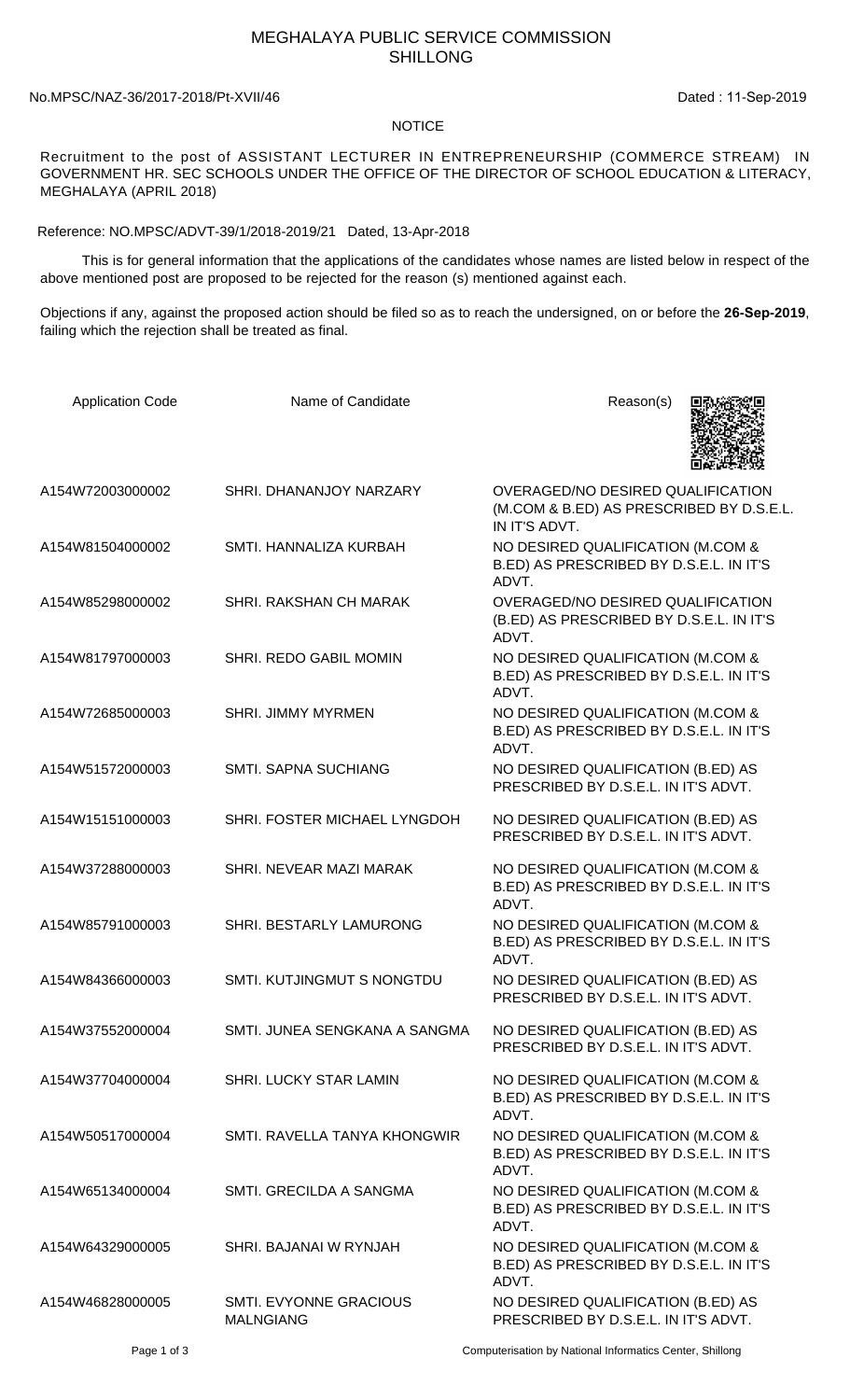| A154W69258000005 | SHRI. CLEVERSON LYNGDOH                     | NO DESIRED QUALIFICATION (M.COM &<br>B.ED) AS PRESCRIBED BY D.S.E.L. IN IT'S<br>ADVT.          |
|------------------|---------------------------------------------|------------------------------------------------------------------------------------------------|
| A154W64103000006 | SMTI, DARISUK KHARCHANDY                    | <b>OVERAGED</b>                                                                                |
| A154W64247000006 | SHRI. RAHKUPAR WANSHNONG                    | NO DESIRED QUALIFICATION (M.COM &<br>B.ED) AS PRESCRIBED BY D.S.E.L. IN IT'S<br>ADVT.          |
| A154W37109000007 | SHRI. WILLIE WINCE CH SANGMA                | NO DESIRED QUALIFICATION (B.ED) AS<br>PRESCRIBED BY D.S.E.L. IN IT'S ADVT.                     |
| A154W62477000008 | SHRI, ABLEFOUNDERMAN<br><b>NONGSIEJ</b>     | NO DESIRED QUALIFICATION (M.COM &<br>B.ED) AS PRESCRIBED BY D.S.E.L. IN IT'S<br>ADVT.          |
| A154W65009000008 | SMTI. AQUILINE LYNGDOH<br><b>LYNGKHOI</b>   | NO DESIRED QUALIFICATION (B.ED) AS<br>PRESCRIBED BY D.S.E.L. IN IT'S ADVT.                     |
| A154W07630000009 | SHRI. DANIEL L NONGRANG                     | NO DESIRED QUALIFICATION (B.ED) AS<br>PRESCRIBED BY D.S.E.L. IN IT'S ADVT.                     |
| A154W84309000009 | SMTI. LAAIHOKSHISHA MUKHIM                  | NO DESIRED QUALIFICATION (B.ED) AS<br>PRESCRIBED BY D.S.E.L. IN IT'S ADVT.                     |
| A154W69364000009 | SMTI. DAPHIBIANG KHARDUIA                   | NO DESIRED QUALIFICATION (B.ED) AS<br>PRESCRIBED BY D.S.E.L. IN IT'S ADVT.                     |
| A154W64625000010 | <b>SMTI. BANSUKLANG MARNGAR</b>             | NO DESIRED QUALIFICATION (M.COM &<br>B.ED) AS PRESCRIBED BY D.S.E.L. IN IT'S<br>ADVT.          |
| A154W05535000010 | SHRI. MR WALLAM KUPAR<br><b>MYLLIEMNGAP</b> | NO DESIRED QUALIFICATION (M.COM &<br>B.ED) AS PRESCRIBED BY D.S.E.L. IN IT'S<br>ADVT.          |
| A154W03853000010 | SMTI. COLETTE VICTORIA WANKHAR              | NO DESIRED QUALIFICATION (B.ED) AS<br>PRESCRIBED BY D.S.E.L. IN IT'S ADVT.                     |
| A154W03850000010 | SHRI. SENDRICK A SANGMA                     | OVERAGED/NO DESIRED QUALIFICATION<br>(M.COM & B.ED) AS PRESCRIBED BY D.S.E.L.<br>IN IT'S ADVT. |
| A154W13308000011 | SHRI. AMSRANG D MOMIN                       | NO DESIRED QUALIFICATION (B.ED) AS<br>PRESCRIBED BY D.S.E.L. IN IT'S ADVT                      |
| A154W38663000011 | SHRI. TRADY SINGKAM DALBOT<br><b>SHIRA</b>  | NO DESIRED QUALIFICATION (B.ED) AS<br>PRESCRIBED BY D.S.E.L. IN IT'S ADVT.                     |
| A154W79368000011 | SHRI. CHANDRA CHETRY                        | NO DESIRED QUALIFICATION (B.ED) AS<br>PRESCRIBED BY D.S.E.L. IN IT'S ADVT.                     |
| A154W81833000011 | SMTI. CHIMA LARIK T SANGMA                  | NO DESIRED QUALIFICATION (B.ED) AS<br>PRESCRIBED BY D.S.E.L. IN IT'S ADVT.                     |
| A154W32727000012 | SMTI, ALVAREENA PEARL KAHIT                 | NO DESIRED QUALIFICATION (B.ED) AS<br>PRESCRIBED BY D.S.E.L. IN IT'S ADVT.                     |
| A154W21669000013 | SHRI. RUDOLF CH MARAK                       | NO DESIRED QUALIFICATION (B.ED) AS<br>PRESCRIBED BY D.S.E.L. IN IT'S ADVT.                     |
| A154W31881000013 | <b>SHRI. DIKKI N MARAK</b>                  | NO DESIRED QUALIFICATION (B.ED) AS<br>PRESCRIBED BY D.S.E.L. IN IT'S ADVT.                     |
| A154W80931000013 | SHRI. PANKAJ CHOUDHARY                      | NO DESIRED QUALIFICATION (M.COM &<br>B.ED) AS PRESCRIBED BY D.S.E.L. IN IT'S<br>ADVT.          |
| A154W77409000015 | SMTI. BALARI JAHRIN                         | NO DESIRED QUALIFICATION (B.ED) AS<br>PRESCRIBED BY D.S.E.L. IN IT'S ADVT.                     |
| A154W07822000015 | SHRI. JAMES STAR KHASAIN                    | NO DESIRED QUALIFICATION (M.COM &<br>B.ED) AS PRESCRIBED BY D.S.E.L. IN IT'S                   |

Application Code **Name of Candidate Name of Candidate** Reason(s)

鳳

Ξ

ADVT.